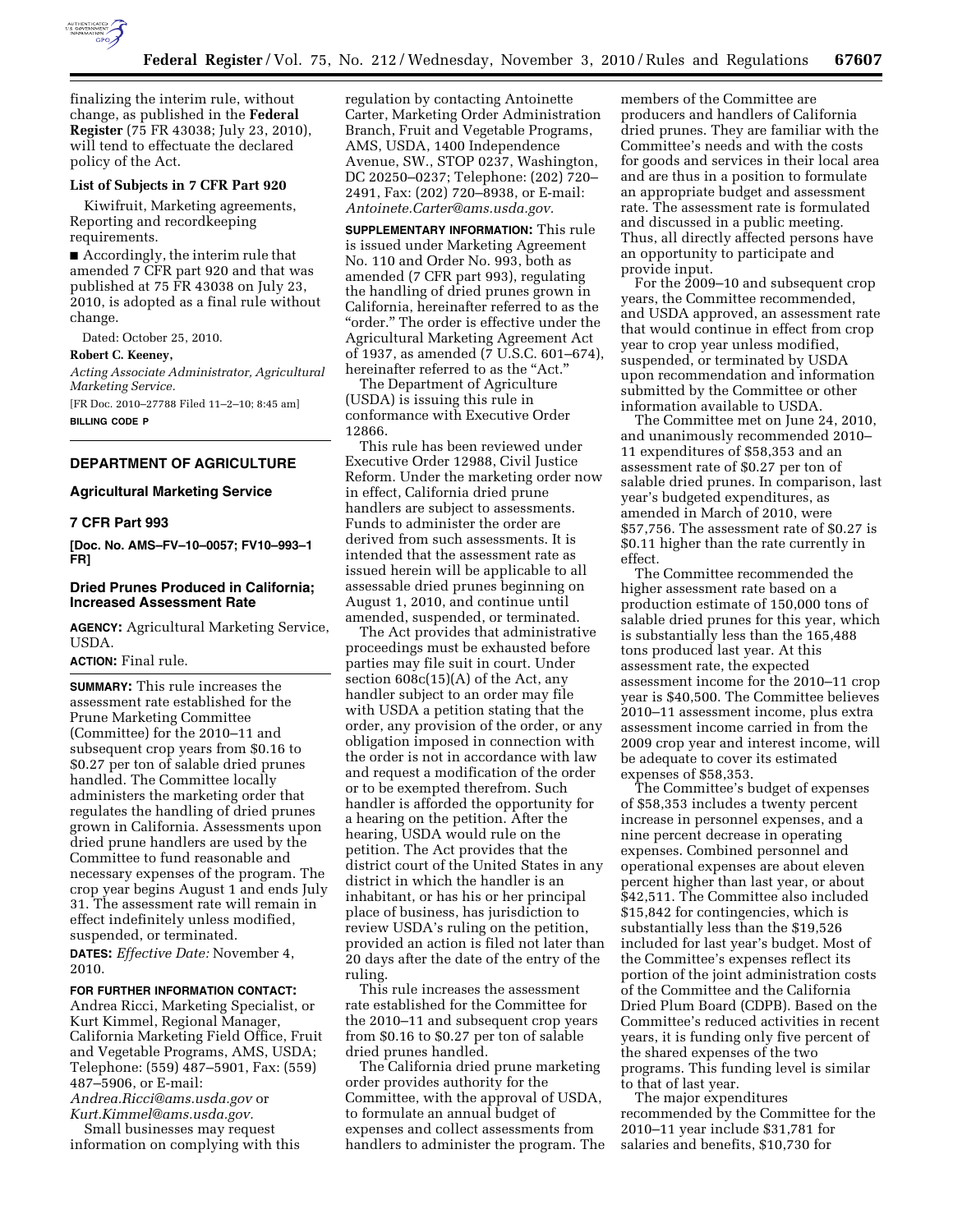operating expenses, and \$15,842 for contingencies. Budgeted expenses for these items in 2009–10 were \$26,450, \$11,780, and \$19,526 respectively.

The assessment rate recommended by the Committee was derived by considering the handler assessment revenue needed to meet anticipated expenses, the estimated salable tons of California dried prunes, excess funds carried forward into the 2010–11 crop year, and estimated interest income. As mentioned earlier, dried prune production for the year is estimated at 150,000 salable tons, which should provide \$40,500 in assessment income. The Committee is authorized under § 993.81(c) of the order to use excess assessment funds from the 2009–10 crop year (currently estimated at \$17,847) for up to 5 months beyond the end of the crop year to meet its 2010–11 crop year expenses. At the end of the 5 months, the Committee must either refund or credit excess funds back to handlers.

The assessment rate established in this rule will continue in effect indefinitely unless modified, suspended, or terminated by USDA upon recommendation and information submitted by the Committee or other available information.

Although this assessment rate will be in effect for an indefinite period, the Committee will continue to meet prior to or during each crop year to recommend a budget of expenses and consider recommendations for modification of the assessment rate. The dates and times of Committee meetings are available from the Committee or USDA. Committee meetings are open to the public and interested persons may express their views at these meetings. USDA would evaluate Committee recommendations and other available information to determine whether modification of the assessment rate is needed. Further rulemaking would be undertaken as necessary. The Committee's 2010–11 budget, and those for subsequent crop years, would be reviewed and, as appropriate, approved by USDA.

## **Final Regulatory Flexibility Analysis**

Pursuant to requirements set forth in the Regulatory Flexibility Act (RFA) (5 U.S.C. 601–612), the Agricultural Marketing Service (AMS) has considered the economic impact of this rule on small entities. Accordingly, AMS has prepared this final regulatory flexibility analysis.

The purpose of the RFA is to fit regulatory actions to the scale of business subject to such actions in order that small businesses will not be unduly or disproportionately burdened.

Marketing orders issued pursuant to the Act, and the rules issued thereunder, are unique in that they are brought about through group action of essentially small entities acting on their own behalf.

There are approximately 900 producers of dried prunes in the California area and approximately 21 handlers subject to regulation under the marketing order. Small agricultural producers are defined by the Small Business Administration (13 CFR 121.201) as those having annual receipts less than \$750,000, and small agricultural service firms are defined as those whose annual receipts are less than \$7,000,000.

Committee data indicates that about 64 percent of the handlers ship less than \$7,000,000 worth of dried prunes. Dividing the 2009–10 prune crop value of \$188,400,000 reported by the National Agricultural Statistics Service by the number of producers (900) yields an average producer revenue of about \$209,333. Based on the foregoing, the majority of handlers and dried prune producers may be classified as small entities.

This rule increases the assessment rate established for the Committee and collected from handlers for the 2010–11 and subsequent crop years from \$0.16 to \$0.27 per ton of salable dried prunes. The Committee unanimously recommended 2010–11 expenditures of \$58,353 and an assessment rate of \$0.27 per ton of salable dried prunes. The assessment rate of \$0.27 is \$0.11 higher than the 2009–10 rate. The quantity of assessable dried prunes for the 2010–11 year is estimated at 150,000 tons. Thus, the \$0.27 rate should provide \$40,500 in assessment income. The Committee believes that 2010–11 assessment income, plus extra assessment income carried in from the 2009–10 crop year and anticipated interest income, should be adequate to cover its estimated expenses of \$58,353.

The major expenditures recommended by the Committee for the 2010–11 year include \$31,781 for salaries and benefits, \$10,730 for operating expenses, and \$15,842 for contingencies. Budgeted expenses for these items in 2009–10 were \$26,450, \$11,780, and \$19,526 respectively.

The Committee recommended the higher assessment rate based on a production estimate of 150,000 tons of salable dried prunes for this year, which is substantially less than the 165,488 tons produced last year. At this assessment rate, the assessment income for the 2010–11 crop year should be \$40,500. The Committee's budget of expenses of \$58,353 includes a twenty

percent increase in personnel expenses, and a nine percent decrease in operating expenses. Combined personnel and operational expenses are about eleven percent higher than last year, or about \$42,511. The Committee also included \$15,842 for contingencies, which is substantially less than the \$19,526 included for last year's budget. Most of the Committee's expenses reflect its portion of the joint administration costs of the Committee and the CDPB. Based on the Committee's reduced activities in recent years, it is funding only five percent of the shared expenses of the two programs. This funding level is similar to that of last year.

The Committee reviewed and unanimously recommended 2010–11 expenditures of \$58,353, which included an increase in personnel expenses and a decrease in operational expenses. Prior to arriving at its budget of \$58,353, the Committee considered information from various sources, including its Executive Subcommittee. The assessment rate of \$0.27 per ton of salable dried prunes was derived by considering the handler assessment revenue needed to meet anticipated expenses, the estimated salable tons of California dried prunes, excess funds carried forward into the 2010–11 crop year, and estimated interest income. The Committee considered the alternative of continuing with the \$0.16 per ton assessment rate. However, an assessment rate of \$0.27 per ton of salable dried prunes, along with excess funds from the 2009–10 crop year, is needed to provide enough income to fund the Committee's operations.

A review of historical and preliminary information pertaining to the upcoming crop year indicates that the grower price for the 2008–09 crop year was \$1,500 per ton, that the grower price for the 2009–10 crop year was \$1,200 per ton, and that the grower price for the 2010– 11 crop year could range between \$1,000 and \$1,100 per ton of salable dried prunes. Based on an estimated 150,000 salable tons of dried prunes, assessment revenue as a percentage of producer prices during the 2010–2010 crop year is expected to range between .027 and .025 percent.

This action increases the assessment obligation imposed on handlers. While assessments impose some additional costs on handlers, the costs are minimal and uniform on all handlers. Some of the additional costs may be passed on to producers. However, these costs would be offset by the benefits derived by the operation of the marketing order. In addition, the Committee's meeting was widely publicized throughout the California dried prune industry, and all